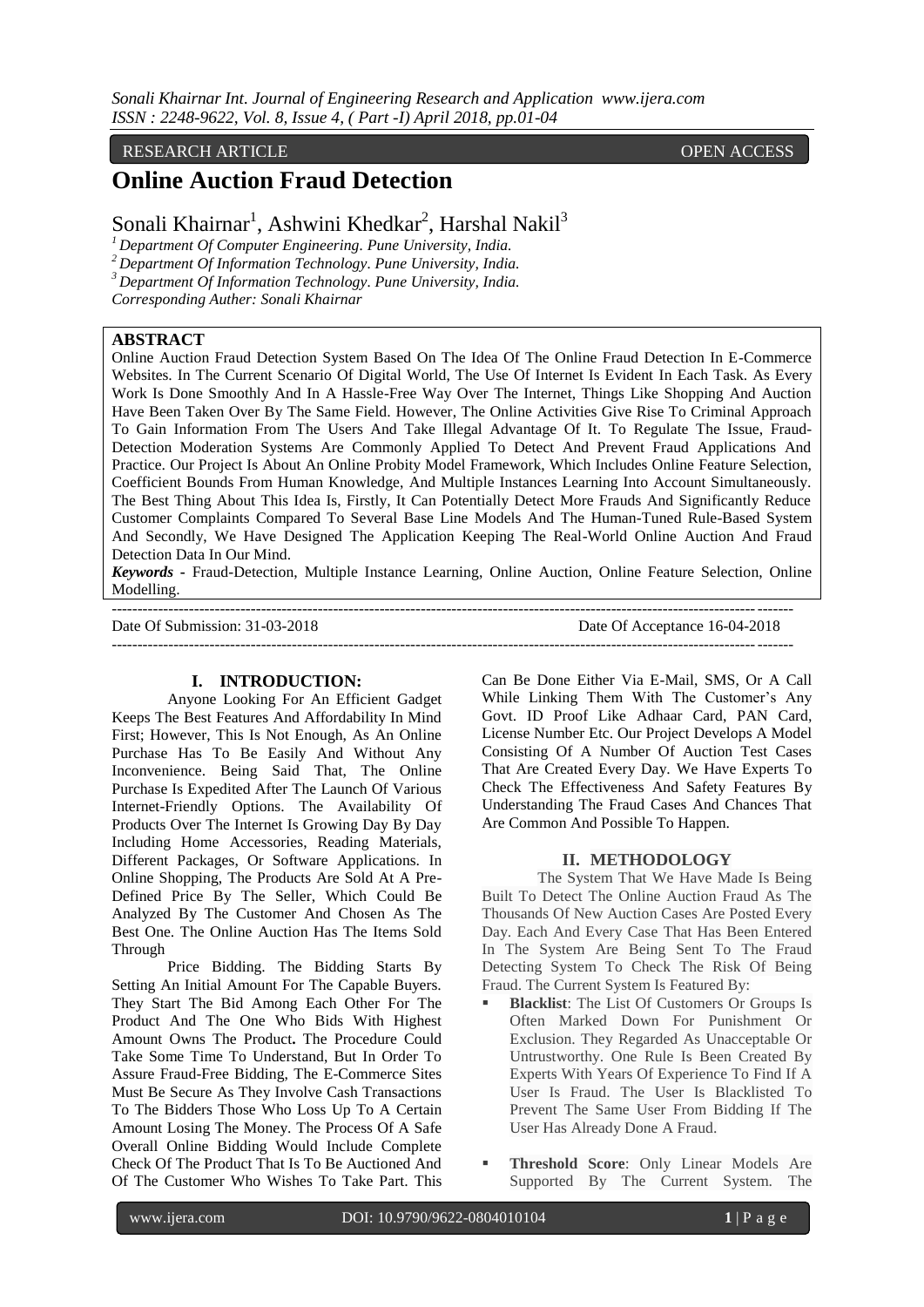#### *Sonali Khairnar Int. Journal of Engineering Research and Application www.ijera.com ISSN : 2248-9622, Vol. 8, Issue 4, ( Part -I) April 2018, pp.01-04*

- Threshold Score Is Computed As The Weighted Sum Of The Feature Values That Detects The Frauds.
- **Selective Labelling**: The Case Will Enter The Queue Which Will Be Handled By Human Experts For Further Investigation By Taking A Value Of Benchmark As Fraud Score, If The Fraud Score Is Above Certain Threshold. The Final Result Would Be Taken As Either Fraud Or Trustable Once It Is Checked. The Case Is Given Highest Priority If Its Fraud Score Is Above The Threshold. The Cases Where Fraud Level Is Less That Means Which Are Below The Threshold Without Any Human Judgment Are Determined As Clean By The System.
- **Fraud Churn**: If Human Experts Label The Case As Fraud, The Seller Is Not Trustworthy And If The Level Is Less I.E. Below The Threshold, Then There Is A Chance That He Could Also Sell Other Fraud Products. So, All The Items Submitted By The Seller In That Online Site Are Labelled As Fraud. The Seller's Cases Would Be Removed From The Website Immediately Once The Seller Is Labelled To Be Fraudulent. The Fraud Sellers Could Be Blocked Permanently And Removed From The System By Using This System.
- **User Rating And Complaint**: There Will Be A User Complain And Reviews For Every Products Bought. The Buyers Who Have Any Issues While Buying Or Selling Product Could Register His/Her Complaints By Using This. The First Buyer Who Bought The Product Will Let Know If It Is A Genuine Product Or Not By For Someone Who Want To Buy The Product.

#### **III. EXPERMIENTAL WORK**

The Required System Configuration Is:

- **Processors Of Pentium-III, RAM 256MB,** Speed Of 1.1 Ghz.
- Hard Disk Of 20 GB.
- The Required Software Configuration Is:
- Windows 8/7/95/98/2000/XP.
- Tomcat 5.0/6.X Application Server
- Database Connectivity Is Of JDBC, HTML, JAVA, JSP And Server Side Script With JSP And Database Of Mysql Is Required

The Online Auction Has Always Been Recognized As Important Issue. Although Many Of Websites Use Native Approach, The Websites Uses Reputation System And High End Software.

#### **IV. PROJECT SCOPE**

This Project That We Have Developed Investigate The Entry Threshold For Providing A New Auction Service Channel Using The Real Options Approach, Where The Entry Threshold Is Established By Using An Online Auctioning System

Designed For The Use Of Normal Users (Individuals), Industrialists, Entrepreneurs, Organizations And Academicians Under Transaction Rate Uncertainty.

- The Customers Should Register Using A Valid User Id And Password To Login To The System.
- The User Should Choose Whether He Will Have To Bid For The Project Or The Product.
- For Project, The User Will Have To Perform Following Steps:
- **After Successful Login, The User Should Verify** His Profile By Providing The PAN Card Details Which Would Be Verified By The Admin.
- When The Admin Finds That The Details Of The User Are Correct, The User Will Be Considered As A Verified User.
- Then, The User Would Have To Appear For Knowledge Test As Per His/Her Chosen Domain.
- If The User Qualifies The Test, The User Would Have To Do The Initial Amount And Then He Will Have To Perform A Task Given To Him By The Admin.
- After The Demo Is Been Successfully Uploaded, The Demo Will Be Checked By The Admin.
- The User Will Be Allowed To Bid Depending On His Performance On The Demo.
- The User Will Have To Simply Login And Bid On The Product Of His/Her Choice, If The User Has Chosen For Product Bidding.



Functional Requirements:

 Administrator: The Administrator Is Responsible For Verifying Client Details, Generating Reports, Managing Customers Of The System, And Maintaining Organization Details.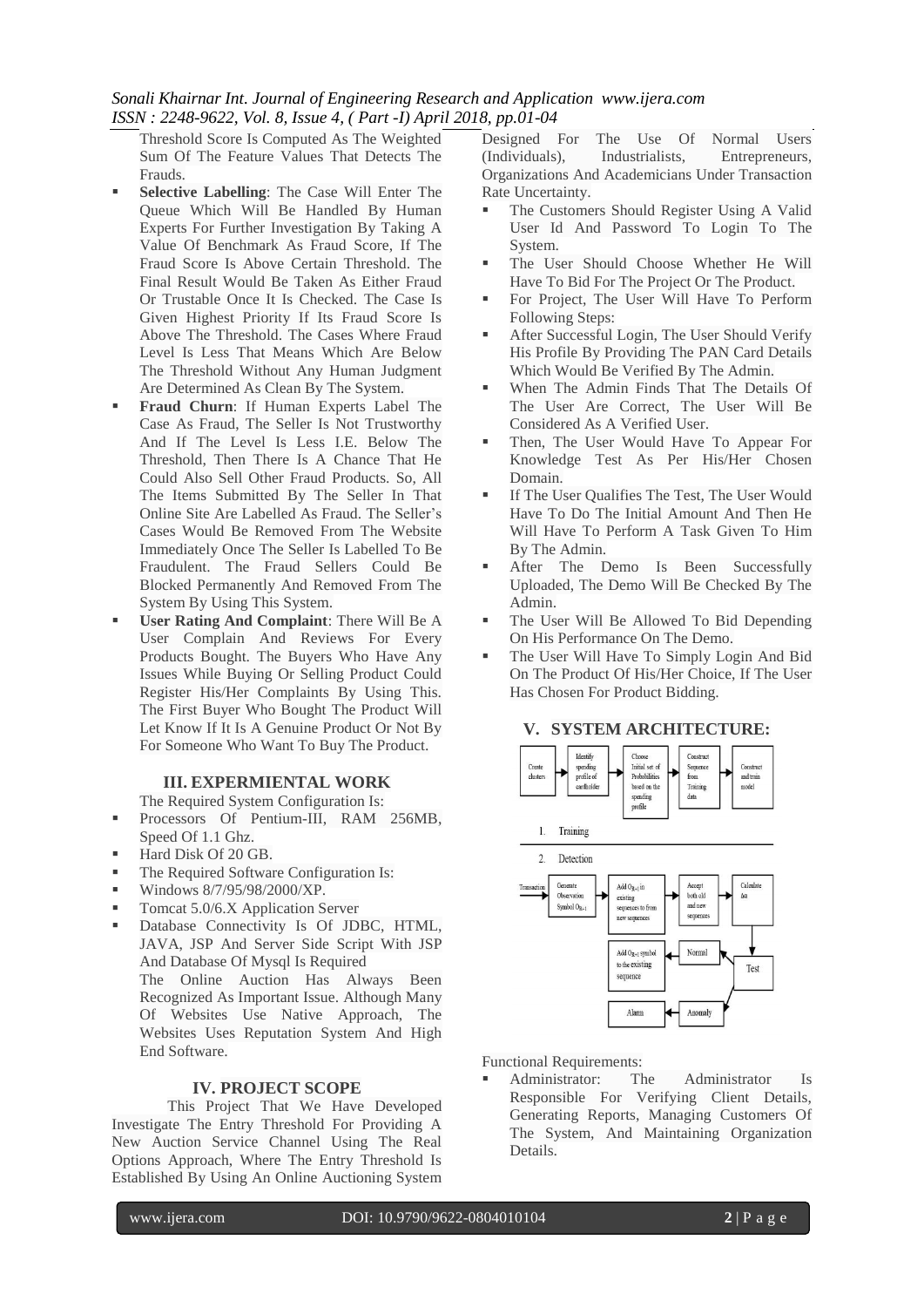# *Sonali Khairnar Int. Journal of Engineering Research and Application www.ijera.com ISSN : 2248-9622, Vol. 8, Issue 4, ( Part -I) April 2018, pp.01-04*

- Manage Clients: The Administrator Verifies New Users When A New Client Joins The Online Auctioning. The Administrator Could Also Delete An Account When Any Of The Users Leave The Auctioning Organization. The Administrator Permanently Blocks The Fraud Customer.
- Take Bidding Backup: In Order To Prevent The Loss Of Data On The System Crashes, The Administrator Takes The Backup Of The Database. The Administrator Can Backup Entire Database.
- Generate Reports: The Administrator Is Responsible For Checking The Logs Of Different System Users For Auditing And Should Maintain The Integrity Of The System.<br>Validating The Demo Project: The
- Validating The Demo Project: The Administrator Assigns The Customer The Actual Project And Validates The Demo Project Uploaded By A Customer.

#### **VI. ALGORITHM IMPLEMENTATION**

**Online Equity Regression: (Online Probit Regression)** 

- Consider Splitting Of Continuous Time Into Many Small Equal Size Intervals T.
- At Time Interval T Suppose There Are Nt Observations.Let Us Denote The I-Th Binary Observation As Yit .
- If  $Yit = 1$ . The Case Is Fraud: Otherwise It Is Non-Fraud.
- Let The Feature Set Of Case I At Time T Be Xit.
- The Online Fraud Detection Model Written As  $P [ Yit = 1 | Xit, At] = \Phi (XIt, At)$ …….. (1)
- For Each Observation I At Time T (Xit) Assume A Latent Random Variable Zit. The Binary Response Yit Can Be Viewed As An Indicator  $Zit > 0$ , I.E. Yit = 1 If And Only If  $Zit > 0$ .
	- If  $Zit \leq 0$ , Then Yit = 0.
- Zit Can Then Be Modelled By A Linear Regression.  $Zit \sim N(X'Itat, 1) \dots (2)$
- In A Bayesian Modelling Framework It Is Common Practice To Put A Gaussian Prior On Αt , Αt ∼ N (µt , Σt )……. (3) The Operations Could Be Broken Down Into The Following Functions:
- ADD ROUND KEY
- BYTE SUB
- SHIFT ROW
- MIX COLUMN
- Stochastic Search Variable Selection (SSVS)

This Algorithm Provides An Appealing And Widely Used Approach For Searching Good Subsets Of Predictors. It Simultaneously Estimates Posterior Model Probabilities And Model-Averaged

Predictive Distributions. This Article Helps To Propose A Two-Level Generalization Of Missing Predictors, While Accommodating Uncertainty In The Relationships Between These Predictors. On The Joint Distribution Of The Predictors, Bayesian Approach For Allowing Analysts That Are Missing At A Random Model. For Regression Problems With Features, Proper Shrinkage On The Regression Coefficients Is Usually Required To Avoid Over-Fitting. For Instance, L2 Penalty (Ridge Regression) And L1 Penalty (Lasso) Are Two Common Shrinkage Methods. If The Experts Want To Monitor The Importance Of The Rules, They Could Make Appropriate Adjustments Such As Change Rules Or Add New Rules.

However, The Fraudulent Sellers Change Their Communication Pattern Quickly: Some Rule-Based Feature That Does Not Help Today Might Help A Lot Tomorrow. Hence, It Is Necessary To Build An Online Feature Selection Framework That Evolves Dynamically To Provide Both Intuition And Optimal Performance. In This Study, We Embed The SSVS Into The Online Probit Regression Framework Described In Online Probit Regression.

#### **VII. CONCLUSION:**

The Online Auction Is A Separate Business Representation Of Which The Projects And Products Are Sold All The Way Through Price Bidding. The Online Modeling Consider A Situation Where Input Is Specified One Piece At An Instance, And When Receiving An Input Batch, The Representation Has To Be Modernized Consistent With Make Prediction For The Subsequent Batch And Data. The Reputation Systems Used Expansively By Websites To Identifying Auction Frauds, Even Though Numerous Of Them Make Use Of Naive Approaches. The Applying Expert Information Could Considerably Get Better Performance In Terms Of Noticing Additional Frauds As Well As Reducing Customer Complaint Of Similar Workload From Human Experts. It Has Become Essential To Construct An Online Feature Selection Structure That Would Evolve Dynamically To Make Available Both At The Optimal Performance As Well As The Perception. By Means Of Deploying A Moderate System, We Are Capable Of Selecting A Subset Of Doubtful Cases For Additional Professional Study While Maintaining Their Capacity At A Logical Level. Human Experts Are Moreover Eager To Observe The Costs Of Online Feature Assortment To Check The Effectiveness Of Present Set Of Characteristics In Order To Recognize Pattern Of Frauds As Well As Further Put In Or Eliminate Several Features.

#### **ACKNOWLEDGMENT**:

I Am Expressing My Sincere Thanks To My Guide Mrs. Sonali Khairnar For Her Co-